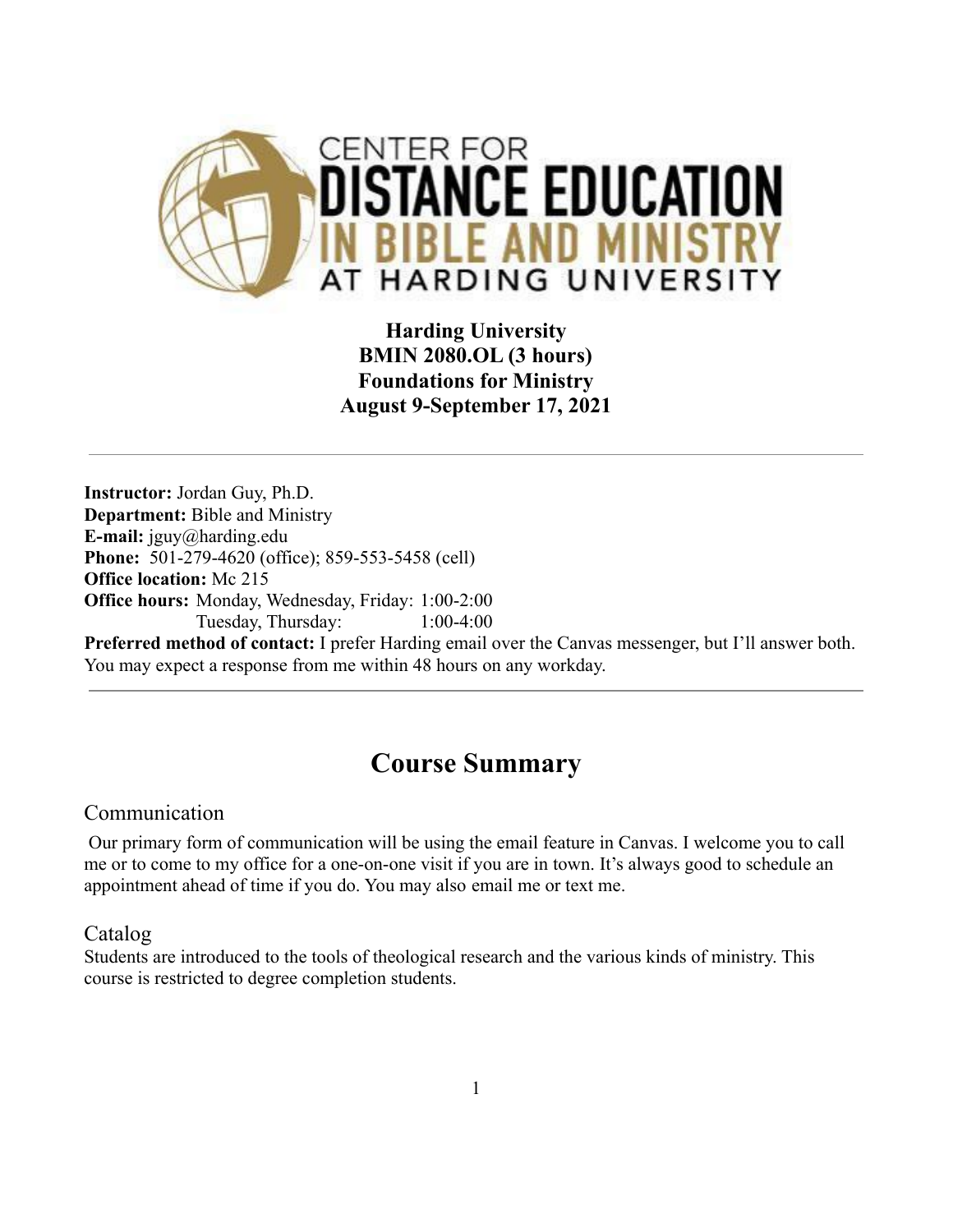## Rationale

This course stresses the spiritual formation of the minister based on the nature of God, biblical examples of ministry, and a personal assessment of aptitude for ministry. The purpose of this course is to provide students with a foundation for ministry that begins with the application of the content of the Bible to personal spiritual development and progresses to the context of occupational pursuits.

## Materials

- 1. Jenkins, Jeff. *Before I Go: Notes from Older Preacher*s. CreateSpace Independent Publishing Platform, 2015. (ISBN: 9781517026486) (Required).
- 2. Smith, James K. A. *You Are What You Love: The Spiritual Power of Habit.* Grand Rapids, MI: Brazos Press, 2016. (ISBN: 978-1-587-43380-1) (Required)
- 3. Willimon, William H. *Leading with the Sermon: Preaching as Leadership*. Fortress Press, 2020 (ISBN: 978-1506456379) (Required).
- 4. Any notes, links, or files given in the weekly modules. (Required)
- 5. The Bible. (any standard version is permitted, but ESV or NIV are recommended).

Students may purchase textbooks at the HU bookstore at the following link:

<http://hubookstore.harding.edu/SelectTermDept.aspx>. Students should have access to online purchasing of course resources through Pipeline. The textbooks may be purchased through the Harding Bookstore or other vendors as long as they are the same as the books listed in this syllabus.

Don't forget: *It is the student's responsibility to know, study, and be prepared for quizzes and tests over all books and online material.*

**HU Direct Access** is a platform that delivers digital course materials to students at a low price. It provides you with your course materials through Canvas, Harding's Learning Management System (LMS). Things to know about HU Direct Access:

- You get access to your course materials on the first day of class.
- You have free access to your course materials the first week of class after that the cost for these materials will be added to your student account unless you opt-out by the deadline.
- An email is sent from the bookstore at least a week before class starts, welcoming you to HU Direct Access and outlining details about your course materials and the associated cost.
- If you choose to opt-out of accessing your course materials through HU Direct Access, communicate this to your instructor.
	- [FAQ](https://drive.google.com/file/d/1hPrNJgpgHCyjLotWhfGvKBU8P4VdTFB8/view?usp=sharing) about HU Direct Access.
	- $\circ$  For support email Harding's Bookstore at [hutextbooks@harding.edu](mailto:hutextbooks@harding.edu) or via phone at 501-279-5187.

# Textbook Rationale

These textbooks were selected because of their relevance to the field of ministry preparation. Each author is an expert in the academic foundation for and practice of ministry. Consideration was also given to affordability in the price of the textbooks.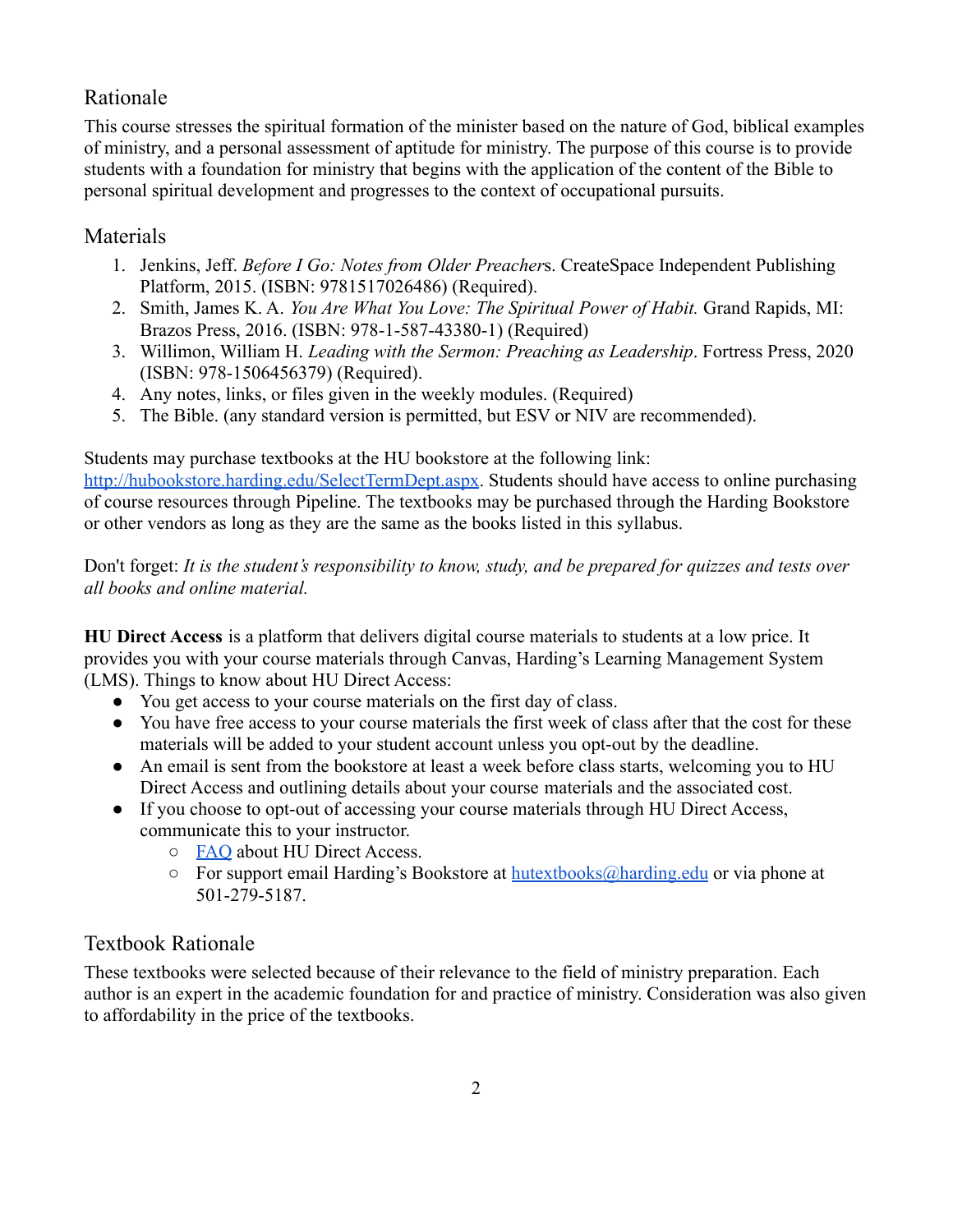## Harding University's Mission

[Harding's mission](https://www.harding.edu/about/mission) is to provide a quality education that will lead to an understanding and philosophy of life consistent with Christian ideals.

#### College of Bible and Ministry Mission Statement

The College of Bible and Ministry of Harding University seeks to lead all students to know, live, and share God's Word and to understand, love, and serve God's world through and beyond their chosen vocation.

# **Learning Outcomes**

## University Level Student Learning Outcomes (ULOs)

Harding University has student learning outcomes that are expectations of learning across the liberal arts curriculum. [Harding's Assessment webpage](https://www.harding.edu/provost/assessment) contains the ULOs. This class focuses on ULO 1 Biblical Knowledge and Application as its primary university-level learning outcomes:

ULO 1: Students will demonstrate an understanding of biblical content and interpretation and their applications in ethical decision-making.

## College of Bible and Ministry Level Student Learning Outcomes (COBAM/SLOs)

The student learning outcomes for the College of Bible and Ministry are as follows:

- 1. Students will demonstrate knowledge of the content and contexts of Scripture.
- 2. Students will express appreciation for the values of Jesus as reflected in Christian Scripture.
- 3. Students will demonstrate skills in sharing God's Word.
- 4. Students will analyze major challenges facing a diverse world from a Christian perspective.
- 5. Students will exhibit skills for holistic ministry which contribute to the mission of God's Spirit in the world.
- 6. Students will serve in ways that reflect Christian values and demonstrate skills for competent church ministry and/or for graduate study in related fields.

## Course Level Student Learning Outcomes (CLOs)

The learning outcomes for this class tie into the departmental SLOs, as indicated in parentheses:

- 1. The student will be able to explain from scripture the primary ways in which a minister incarnates the character of God through the offices of prophet, priest, sage, scribe, apostle, evangelist, and shepherd (COBAM/SLO 1, 2, 3, 5).
- 2. The student will be able to converse comfortably and intelligently about the insights of James K. A. Smith, William Willimon, and the authors in *Before You Go* (COBAM/SLO 4, 5).
- 3. The student will be able to practice basic spiritual disciplines with more consistency (COBAM/SLO 5, 6).
- 4. The student will be able to answer the question "Why have you chosen to pursue full-time ministry (or not)?" through class discussions about calling and giftedness (COBAM/SLO 5, 6).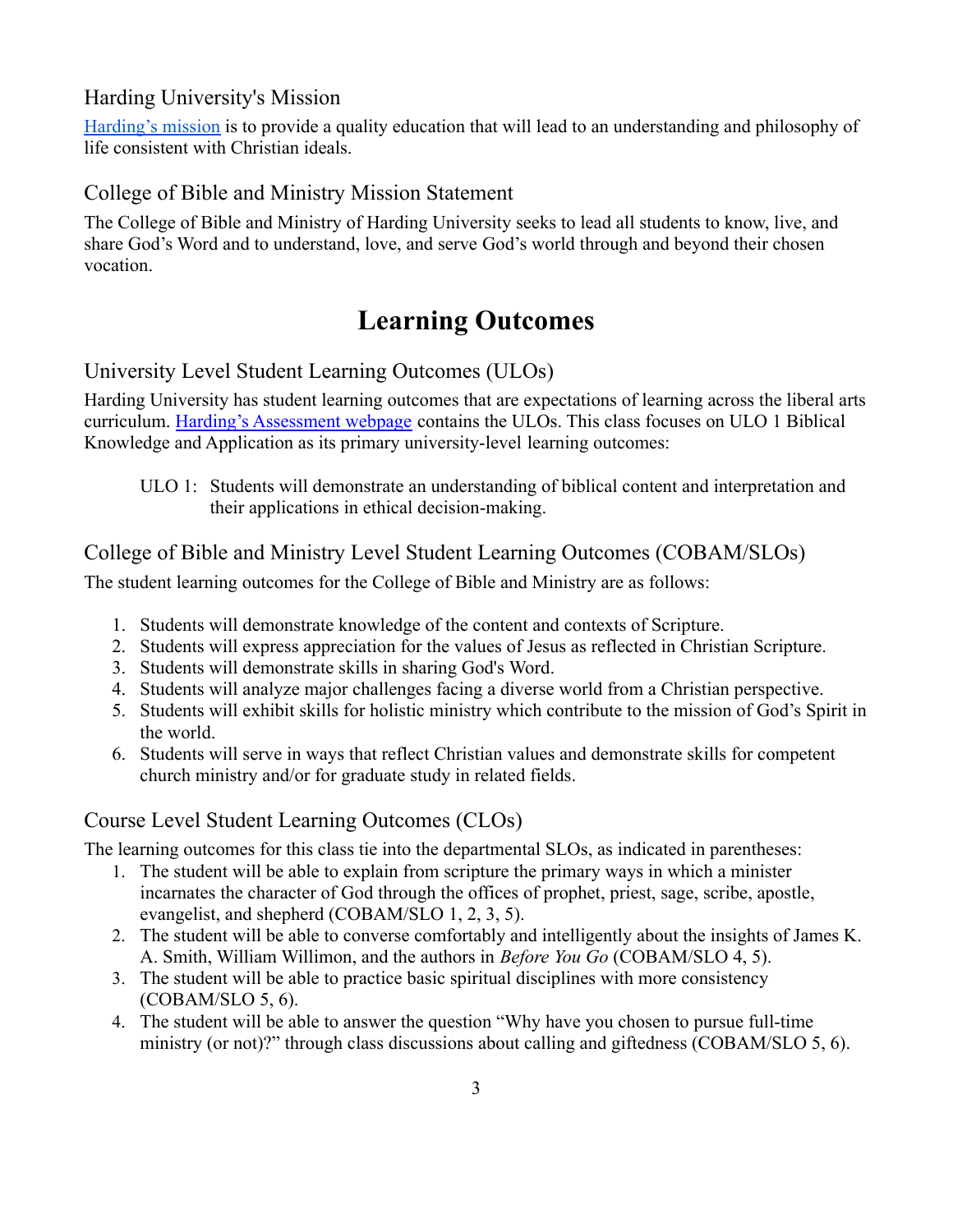5. The student will be able to apply the basic principles of theological research and writing (COBAM/SLO 6).

## Unit Student Learning Connections (SLCs)

Unit Student Learning Connections are specific and describe observable student mastery of knowledge, skills, and attitudes. They must align with the Program Learning Outcomes and Course Learning Objectives, either implicitly or explicitly. They provide tangible checkpoints as students progress through the course.

#### Week 1: The Minister as Priest

#### *Unit Student Learning Connections:*

- Students will be able to describe how God's holiness incarnated in the office of the priesthood serves as a timeless guide for informing the life and vocation of the minister (CLO 1, 4, 5).
- Students will be able to apply the virtues, habits, and spiritual disciplines outlined in James K. A. Smith's *You Are What You Love* to their lives (CLO 2).
- Students will be able to evaluate their current level of spiritual maturity and establish goals and strategies for achieving a greater level of spiritual maturity (CLO 3).
- Students will be able to develop spiritual maturity through acts of letter writing to God and play with others (CLO 3, 5).

#### Week 2: The Minister as Prophet

*Unit Student Learning Connections:*

- Students will be able to describe how God's justice and mercy incarnated in the office of the prophet serves as a timeless guide for informing the life and vocation of the minister (CLO 1, 4, 5).
- Students will be able to apply the model of prophetic ministry envisioned by William Willimon in *Leading with the Sermon* to their ministry context (CLO 2).
- Students will be able to develop spiritual maturity through acts of hospitality and Sabbath-keeping (CLO 3).

## Week 3: The Minister as Scribe

## *Unit Student Learning Connections:*

- Students will be able to describe how the nature and will of God exhibited through the law and incarnated by the legal experts serves as a timeless guide for informing the life and vocation of the minister  $(CLO 1, 4, 5)$ .
- Students will be able to analyze the use of the Law by Moses, Ezra, Joshua, Josiah, Amos, Nehemiah, Jesus, Paul, and James (CLO 1)*.*
- Students will be able to develop spiritual maturity through acts of media fasting and silence (CLO 3).

## Week 4: The Minister as Sage

## *Unit Student Learning Connections:*

● Students will be able to describe how God's wisdom incarnated in the office of the sage serves as a timeless guide for informing the life and vocation of the minister (CLO 1, 4, 5).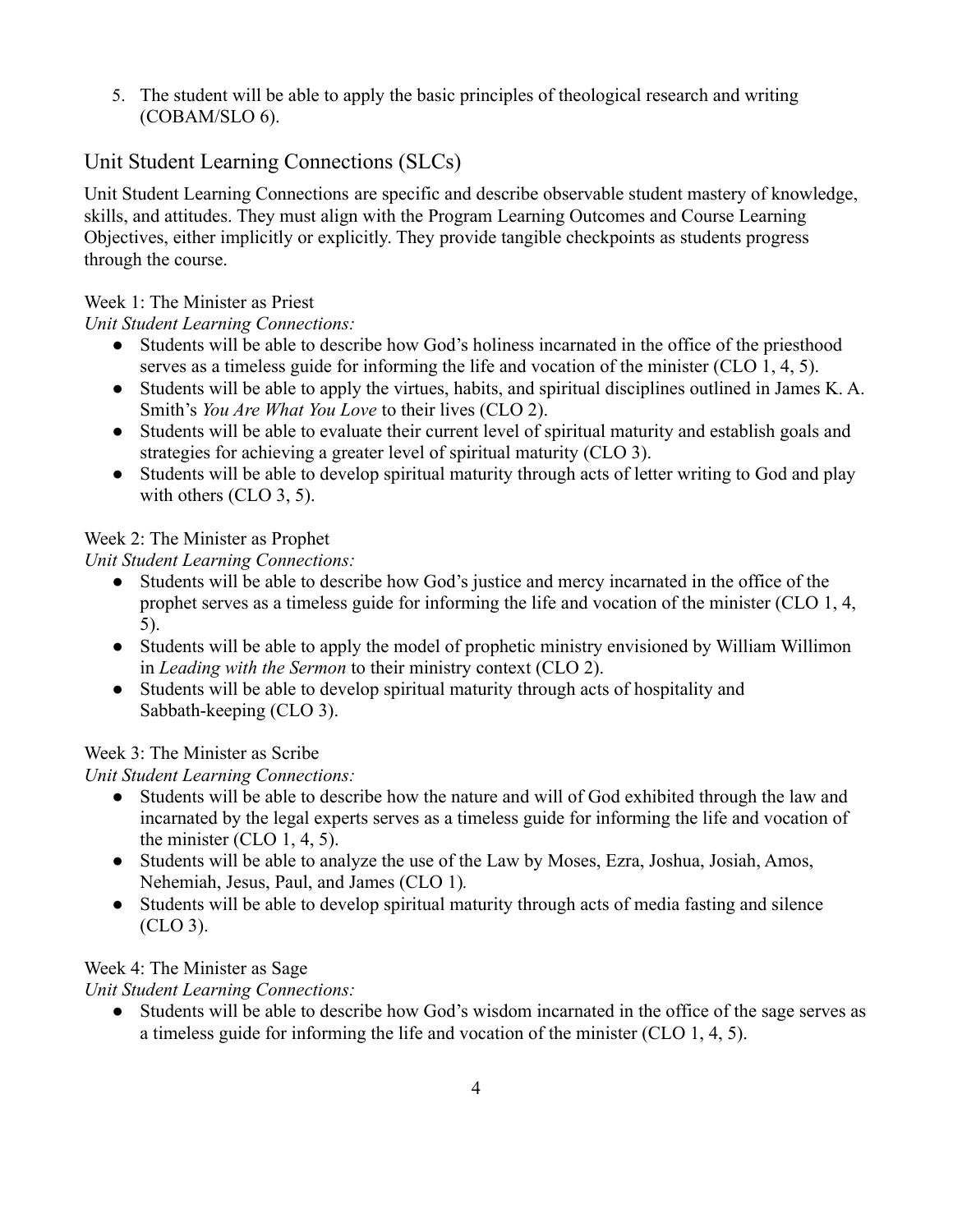- Students will be able to apply the wisdom espoused by Steve Guy, Robert Oglesby, and the authors in *Before I Go* (CLO 2)*.*
- Students will be able to develop spiritual maturity through acts of prayer for the success of competitors and secret services (CLO 3).

Week 5: The Minister as Apostle & Evangelist

*Unit Student Learning Connections:*

- Students will be able to describe how God's love incarnated in the evangelist and apostle serves as a timeless guide for informing the life and vocation of the minister (CLO 1, 4, 5).
- Students will be able to analyze the discipleship exemplified by Jesus, the Twelve Apostles, Philip, and Paul (CLO 1).
- Students will be able to develop spiritual maturity through acts of deaccumulation and prayer (CLO 3).

Week 6: The Minister as Shepherd

*Unit Student Learning Connections:*

- Students will be able to describe how God's tender care incarnated in the shepherd serves as a timeless guide for informing the life and vocation of the minister (CLO 1, 4, 5).
- Students will be able to analyze various biblical texts about The Good Shepherd, The Evil Shepherds, and no Shepherd (CLO 1)*.*
- Students will be able to develop spiritual maturity through acts of a day without gossip and living one day devotionally (CLO 3).

# **Grading and Assignment Details**

# Grading Information

Students will receive individual feedback in the "notes" section of their assignments. General notes for all the students will be given as an announcement at the end of each week. Grading will be based on a percentage system as illustrated below.

# Assessment

This class will consist of the following assignments and assessments:

Class Discussion =  $20\%$ Application  $= 10\%$ Reflection =  $10\%$ Project =  $20\%$ Exams  $(20\% \text{ each}) = 40\%$ 

# Grading

| Grades will be assigned by percentage: |               |            |   |  |  |  |
|----------------------------------------|---------------|------------|---|--|--|--|
| $90-100$                               | А             | 60-69      | Ð |  |  |  |
| 80-89                                  | R             | 59 & below | F |  |  |  |
| 70-79                                  | $\mathcal{C}$ |            |   |  |  |  |

*Late work will be penalized by 10% for every day late.*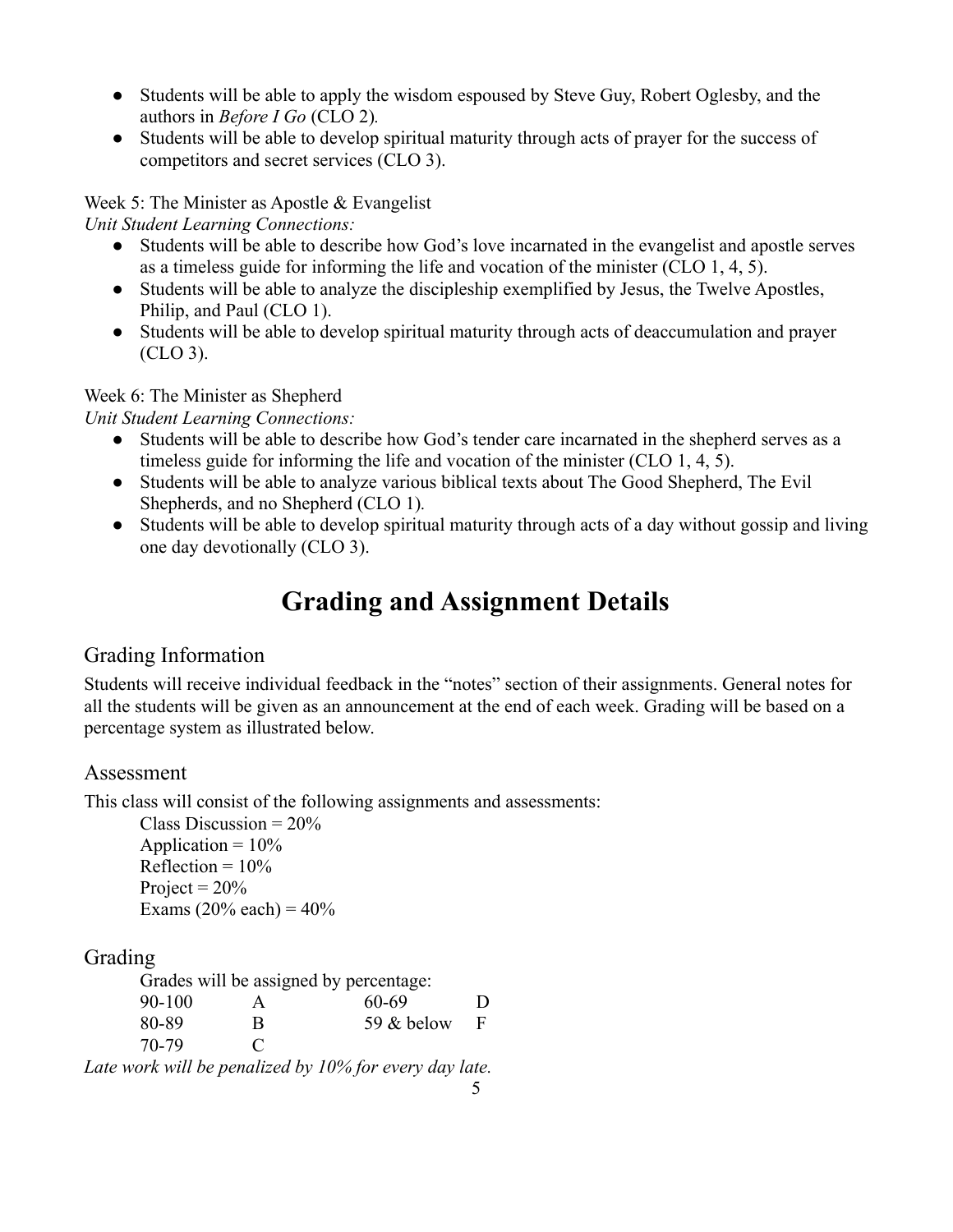The grade book will be kept online so that students may view their scores at any time on Canvas under the "Grades" tab on the left side. Grades will not be posted elsewhere.

#### **Assignments**

Due to the nature of online learning, the students are expected to replace classroom time with reading, writing, watching, and frequent class participation online. Please look at each requirement below carefully. All forum assignments must be completed on time to avoid grade reductions of up to one letter grade per day late. Each post must be thoughtful, clearly expressed, and add to the discussion (not merely say "good job" or "I agree").

#### *Discussion questions: (20%) (CLO 1, 2)*

- 1) Comment on discussion questions posted for each week. (Due Wednesdays)
- 2) Read your classmates' responses. Respond to at least one comment posted by classmates or the instructor. Make sure that you have at least one response in addition to your answers to the discussion questions. (Due Wednesdays)
- 3) In each module you will need to have two posts per discussion question: answer questions, and respond to one answer.
- 4) 4-6 sentences in length per post. The sentence requirement should be seen as a target for the minimum amount of engagement. There is no maximum limit for your posts.

Note: Students' grades come in two parts. Half of the grade is assigned when the question is initially answered. The other half of the points are given when students respond to a classmate. If students receive 50% for a discussion that can mean one of three things: The professor has not finished grading the forums, the students have not posted twice, or the students have posted twice and the instructor has overlooked their post. In the event that a student has posted twice and one week later still has 50% in the discussions, please send the professor an email to notify him that a post has been missed. Keep in mind that professors manually assign the discussion grades. We ask for patience as students wait for their grades to be assigned. There is not a rubric for discussion since the points are pass/fail.

#### *Application questions: (10%) (CLO 3)*

An application question will be posted in the discussions. Students are not required to comment on application posts, but they are welcome to. Students are required to read posts by classmates. When students respond to the application and reflection assignments, please be sure to follow formal writing rules. A rubric has been provided in the assignment in the online course. Application questions are due Tuesday of each module.

#### *Reflection questions: (10%) (CLO 4, 5)*

A reflection question will be posted in the discussions. Students are not required to comment on reflection posts, but they are welcome to. Students are required to read posts by classmates. When students respond to the application and reflection assignments, please be sure to follow formal writing rules. A rubric has been provided in the assignment in the online course. Reflection questions are due Wednesday of each module.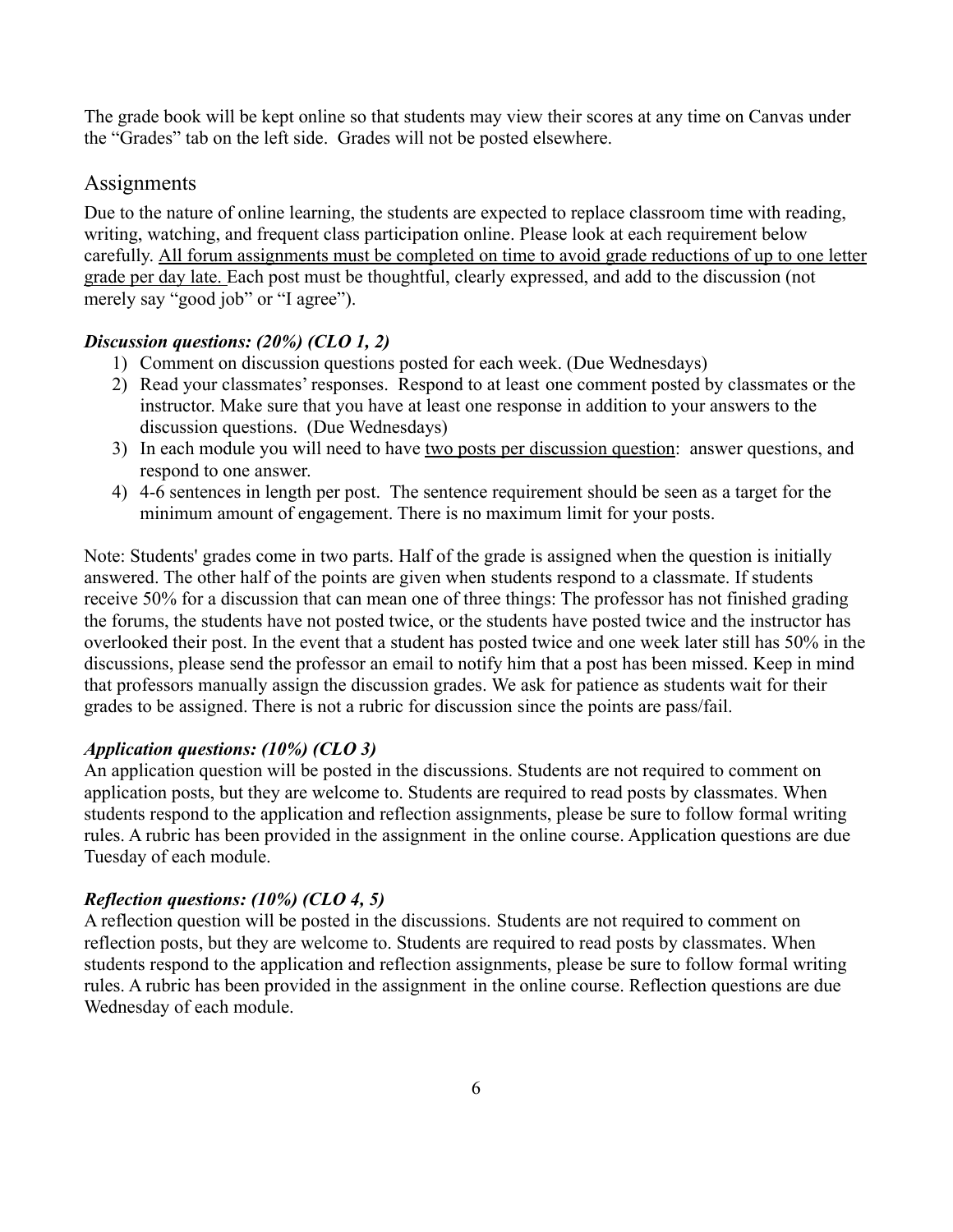#### *Project***: (20%) (CLO 4)**

Students will shadow one professional from a specific field of ministry of interest to them for no less than half a day (e.g. preaching minister, youth minister, senior's minister). The student shall choose the minister based on their own interest and ability. The student will prepare a concise video presentation (less than 30 minutes) and make it available to the class. Successful videos will represent the work of the minister, questions asked and answered, and reflections by the student on how this experience has shaped their general understanding of ministry and specific call to ministry. A rubric will be included in the Canvas course and attached to the assignment.

#### *Exams* **(20% each; 40% total) (CLO 1, 2)**

Two exams will be given. Both are open book. Exam 1 will cover all course materials in the first half of the course and is due at the end of Week 3 (You may take it early but not late). Exam 2 will cover all course material. Late Exam 1s receive 10% penalties one per day late. Due to university guidelines on grade submission, no final exams will be accepted late.

#### Time Management Expectations

In on-ground classes, for every hour spent in the classroom, the typical student should expect to spend at least two clock hours of problem-solving, reading, reviewing, organizing notes, preparing for coming exams/quizzes, and other activities that enhance learning. As an online student, you should expect to spend about 22-25 hours per week on this class. Since this course begins before the regular semester, I have front-loaded the reading assignments for your convenience. It is easier to get ahead than to catch up.

## Class Participation

Participation in class comprises the heart of online learning. All students are expected to participate in the discussions in addition to the quizzes and exams. When students refrain from contributing to the class discussion, they not only learn less, but their grade also reflects their absence. Make sure you budget enough time this semester to join in the discussions and group activities.

*In alignment with face-to-face attendance policies, any student who misses more than 20% of class discussions and/or quizzes (equal to three weeks/modules) will be dropped from the course with a WF (withdrawal-fail). WFs appear on student transcripts, which becomes a permanent part of the student records. If a student falls behind, it would be better to drop the course than to receive a WF.*

Also, for us to have a pleasant learning experience, we must have a certain culture in our discussions. Please read over the online etiquette. We must commit to respectful treatment of each post, remembering that although the course is online, the person submitting the post has flesh and blood and real feelings. Additionally, keep in mind that your posts become part of the history of this course. I would refrain from saying anything that you would not want to be held against you in the future.

#### Weekly Reading Schedule

Weekly model. The course will be taught in **six weeks**. We are following a **Monday-Sunday** schedule in order to allow you to optimize your weekends for studying if you need to. Therefore, use the following weekly schedule: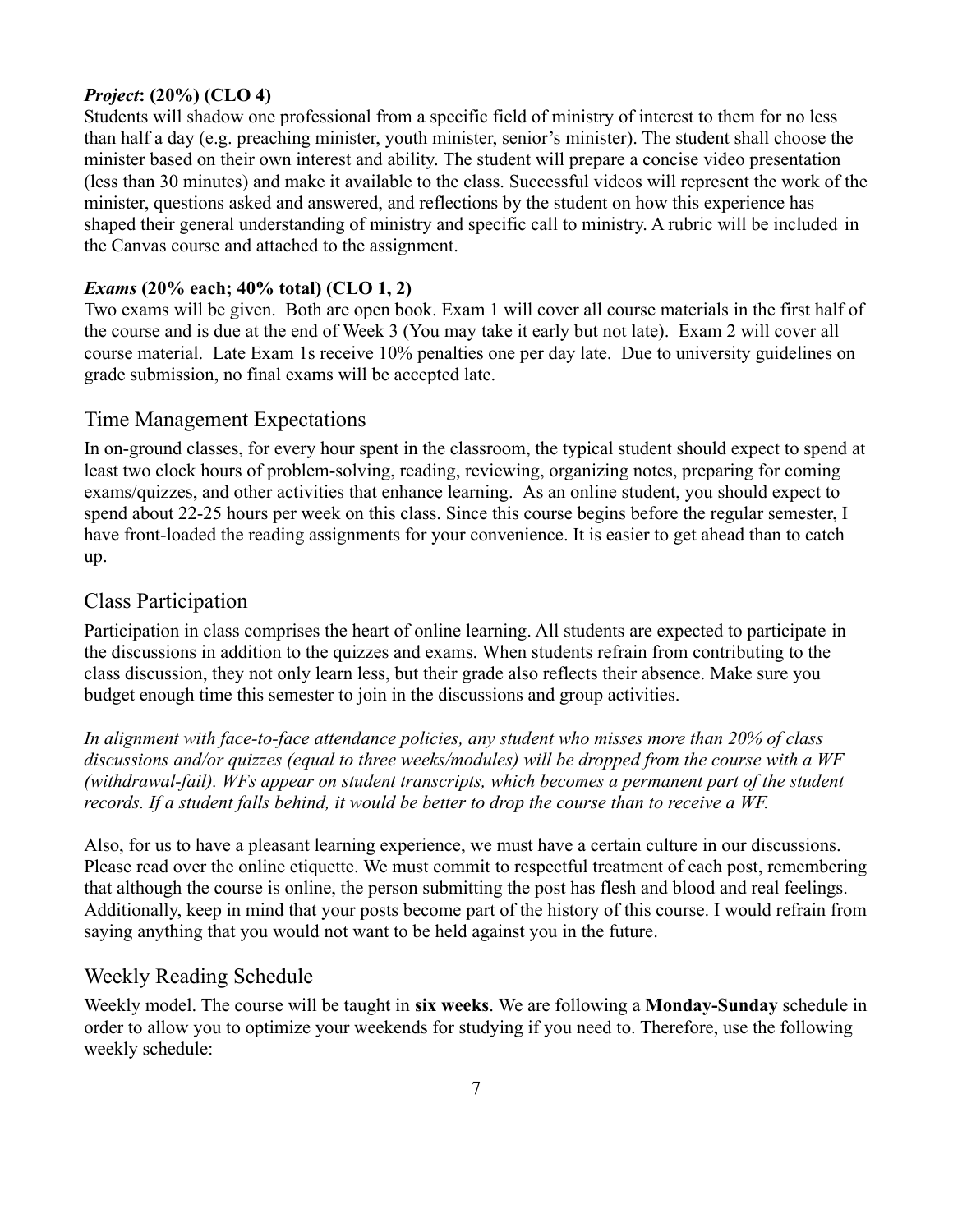- $\checkmark$  Monday and Tuesday read the assignments and notes and begin to answer the discussion questions.
- ✓ On Wednesday post your discussions.
- $\checkmark$  On Thursday post the application assignment.
- ✓ On Friday post the reflection assignment.
- $\angle$  Do not forget the exams and the church project.

Below is the reading schedule for the course: *(Please note the readings listed below do not reflect an exhaustive list. Additional resources to read or view may be provided each week. The student is responsible for studying all material referred to in the course).*

- ✓ **Week 1:** Read: **Smith,** *YAWYL*: pp. 1-190 (1 ch. per day)*.* Survey: **Gen** 1-3; **Lev** 1-26; **Num** 18; **Josh** 3-7; 21; **1 Sam** 1-7; **Luke** 1; **Heb** 3; 7-10; **1 Pet** 2; **2 Cor** 3; **Rom** 15;
- ✓ **Week 2:** Read: **Willimon,** *LWTS***:** pp. 1-125 (1 chapter per day). Survey: **Gen** 6-9; 12; 18-19; **Ex** 32; **Deut** 9; **1 Kgs** 17**-**22; **2 Kgs** 1-9**; 2 Chr** 15-16; **Isa** 1; 6; 40; 56; 65-66; **Jer** 7;15; 29; **Ezek** 2-3; 22; 36-37; **Amos** 1-2; **Ezra** 6:14; **Mal** 4:5-6; **Deut** 18; Jn 1; **Luke** 7; 25; **Matt** 23-24; **Acts** 8; **Eph** 4; **Rom** 12; **1 Cor** 14.
- ✓ **Week 3:** Survey: **Ex** 3; 19-20; 21-26; **Deut** 1:1-8; 6; 22-25; **Ezra** 7:10; 9-10; **Neh** 8:1-18; 12-13; **Josh** 1; **2 Kings** 22; **Psalms** 1; 150; **Amos** 2; **James** 2; **Matt** 5-7; 19:16-22; 22:36-40; **Rom** 13:8-10; **2 Tim** 2:15; **1 Pet** 3:15.
- ✓ **Week 4**: Read: **Jenkins**, **BIG**, pp. 1-184; **S. Guy,** *POM***:** pp. 1-8. Survey: **Gen** 3; 37-50; **1 Sam** 25; **1 Kgs** 3; **1 Chr** 12:32; **Est** 1:13; **Job** 28; **Prov** 1-3; 11-31; **Dan** 1-6; **Matt** 13; **Jms** 1-5; **Bel and the Dragon**; **Suzanna**. Watch **R. Oglesby**, Ministry Stories.
- ✓ **Week 5:** Survey: **Gen** 12; **Ex** 12; **Lev** 24; **Josh** 6-7; **Ruth** 1-4; **2 Chr** 6; 35; **Job** 4-16; **Ps** 2; **Isa** 2; 49; 56; 60; **Jer** 31; **Jonah** 1-4; **Micah** 4; **Matt** 28; **Mark** 1; 3; 6; 9; **Luke** 5-6; **John** 20; **Acts** 1-2; 8; 17; **Rom** 1-3; 8:29; **1 Cor** 11:1; **Eph** 4:11-16; **2 Tim** 2:2.
- ✓ **Week 6:** Survey: **Ex** 4; 12; 17-19; 24; **Num** 11; **Deut** 21; 27; 31; **Josh** 8; **Judg** 2; 8; 11; 21; **Ruth** 4; **Ezra** 5; 6; 10; **Psalm** 23; **Jer** 19; 29; **Lam** 1-5; **Ezek** 34; **Luke** 15; **John** 10; **Acts** 15; **2 Cor** 1:3-5; 5:11-21; **James** 5:14; **1 Tim** 3; 5; **Titus** 1; **1 Pet** 5; **Rev** 4-5; 7; 11; 14; 19.

| <b>Weeks</b>       | <b>DOs</b> | App. Assign. | Ref. Assign. | <b>Exams &amp; Project</b> |
|--------------------|------------|--------------|--------------|----------------------------|
| 1. Aug $2-8$       | Aug $4$    | Aug $5$      | Aug $6$      |                            |
| 2. Aug 9-15        | Aug $12$   | Aug $13$     | Aug $14$     |                            |
| 3. Aug $16-20$     | Aug $18$   | Aug $19$     | Aug $20$     | Exam 1: Aug $20$           |
| 4. Aug 29 - Sept 3 | Sep 1      | Sep 2        | Sep 3        |                            |
| 5. Sept 5-10       | Sept 8     | Sept 9       | Sept 10      | Project: Sept 10           |
| 6. Sept 12-17      | Sept 15    | Sept 16      | Sept 17      | Exam 2: Sept 17            |

#### Due Dates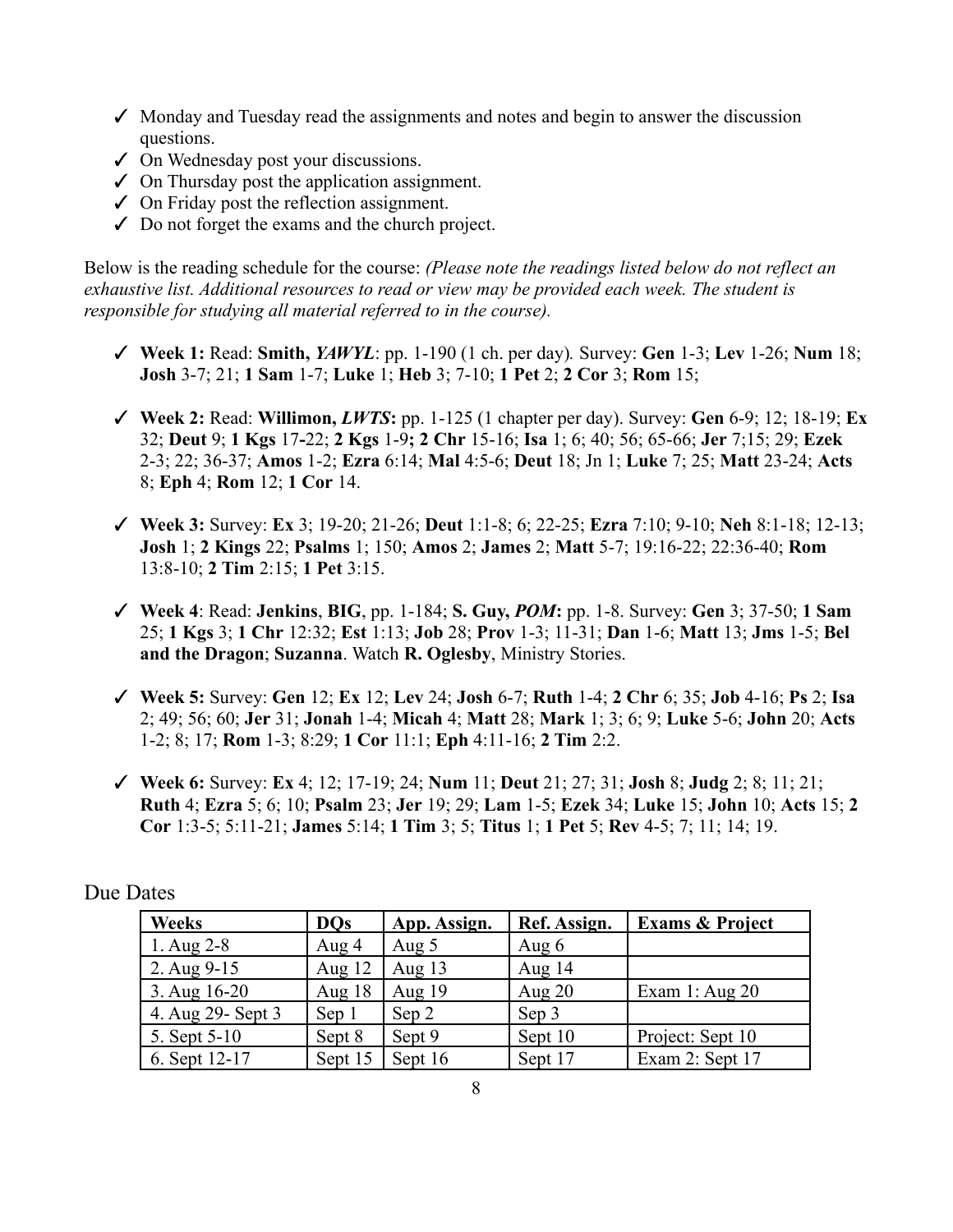## Netiquette

- 1. **Remember this is a classroom**. A Web-based classroom is still a classroom, and comments that would be inappropriate in a regular classroom are likely to be inappropriate in a Web-based course as well. Treat your instructor and your fellow students with respect.
- 2. **Brevity is best.** Be as concise as possible when contributing to a discussion. Web-based courses require a lot of reading, and your points might be missed if hidden in a flood of text. If you have several points that you want to make, it might be a good idea to post them individually, in several more focused messages, rather than as a single, lengthy, all-encompassing message.
- 3. **Stick to the point.** Contributions to a discussion should have a clear subject header, and you need to stick to the subject. Don't waste others' time by going off on irrelevant tangents.
- 4. **Read first, write later.** Don't add your comments to a discussion before reading the comments of other students unless the assignment specifically asks you to do so. Doing so is tantamount to ignoring your fellow students and is rude. Comments related to the content of previous messages should be posted under them to keep related topics organized, and you should specify the person and the particular point you are following up on.
- 5. **Post correctly.** Make sure your postings are located in the correct thread.
- 6. **Netspeak.** DO NOT TYPE IN ALL CAPS OR USE EXCLAMATION MARKS!!!!!! :-) This is regarded as shouting and is out of place in a classroom. Given the absence of face-to-face clues, written text can easily be misinterpreted. Avoid the use of strong or offensive language. If you feel particularly strong about a point, it may be best to write it first as a draft and then review it, before posting, in order to remove any strong language.
- 7. **The recorder is on.** Think carefully about the content of your message before contributing it. Once sent to the group, there is no taking it back. Also, although the grammar and spelling of a message typically are not graded, they do reflect on you, and your audience might not be able to decode misspelled words or poorly constructed sentences. It is a good practice to compose and check your comments in a word- processor before posting them. However, unless grammar and spelling are graded components of the course do not obsess. Never criticize or comment on others' grammatical or spelling errors, unless doing so is part of your assignment.
- 8. **Test for clarity.** Messages may often appear perfectly clear to you as you compose them, but turn out to be perfectly obtuse to your reader. One way to test for clarity is to read your message aloud to see if it flows smoothly. If you can read it to another person before posting it, even better.
- 9. **Keep a straight face.** Humor is important in an online course as it can add to the enjoyment and the personality of the course. However, avoid humor and sarcasm directed toward others. These frequently depend either on facial or tone of voice cues which are absent in text communication. Keep your humor directed either at yourself or at no one in particular. Also, remember this is a Christian environment and our humor should reflect our respect for each other and Christ. If you have a good clean joke to share, feel free. Humor gives us a glimpse into your personality.
- 10. **Be forgiving.** If someone states something that you find offensive, mention this directly to the instructor. Remember that the person contributing to the discussion may be new to this form of communication. What you find offensive may quite possibly have been unintended and can best be cleared up by the instructor.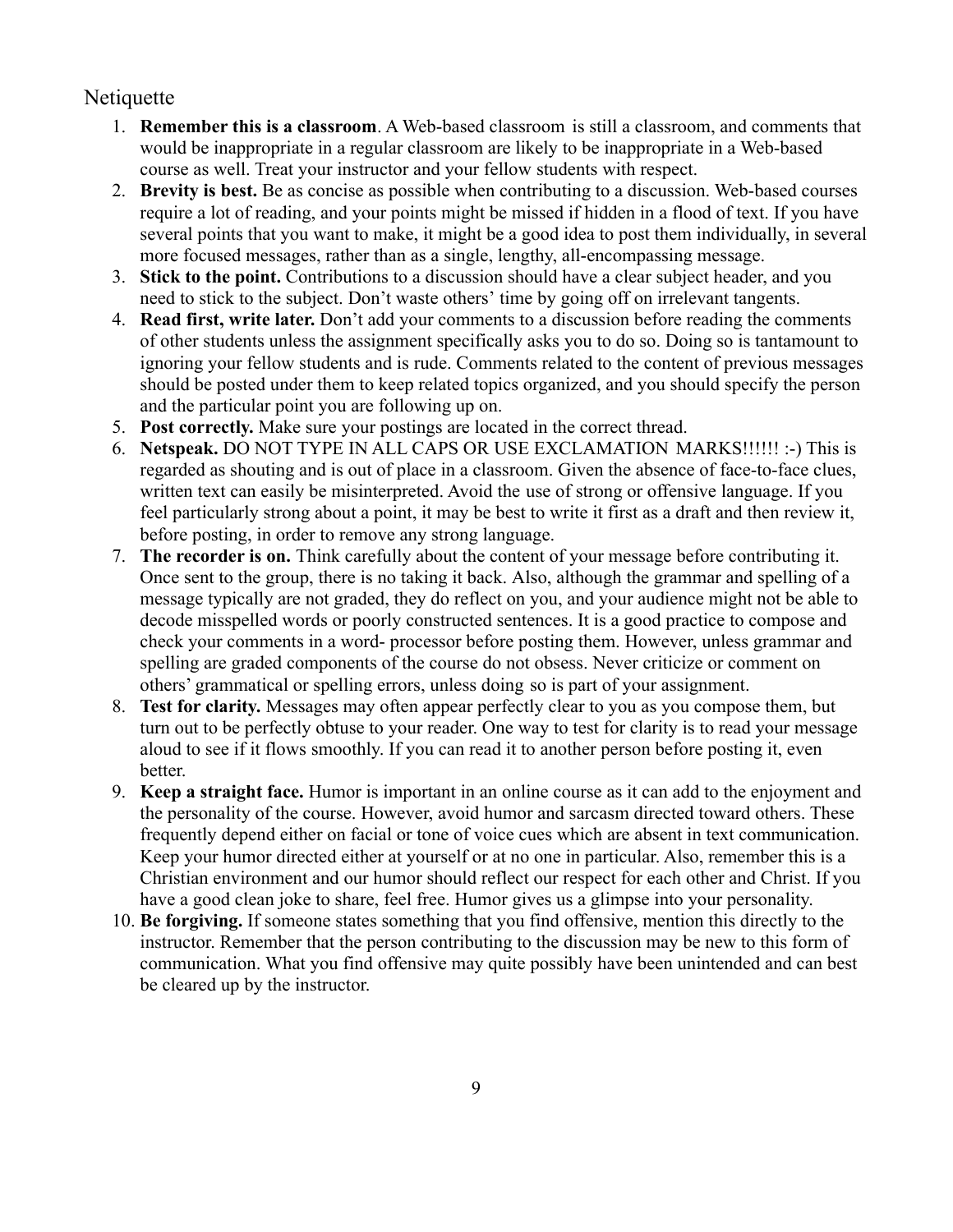## Submitting Assignments

Assignments will be submitted through Canvas. To find out how to submit an assignment, read th[e](https://community.canvaslms.com/t5/Student-Guide/How-do-I-submit-an-online-assignment/ta-p/503) [submit an assignment guide.](https://community.canvaslms.com/t5/Student-Guide/How-do-I-submit-an-online-assignment/ta-p/503)

#### **File Naming Conventions**

For all assignments, files should be uploaded with this naming convention: LearnerName AssignmentName (ex. Smith DatabaseEvaluation).

## Rubric (Evaluation Criteria)

In Canvas, rubrics are located in two places: 1) Discussions – from the discussion forum, select the gear wheel in the top right, select "Show Rubric" from the drop-down menu. 2) Assignments (non-discussions) – the rubric is displayed at the bottom of the assignment description.

# **Technology Details**

## Required Technology

For a list of Canvas-supported browsers, visit the [Canvas community](https://community.canvaslms.com/docs/doc-10720) website*.* This course requires that you have access to a computer that has internet capabilities. You are responsible for having a reliable computer and internet connection throughout the course. You will need to have access to, and be able to use, the following:

- 1. Microsoft Office 365
- 2. Adobe Acrobat
- 3. Microphone and headset
- 4. Camera (if needed for proctoring of high stakes tests)

## Minimum Technical Skills

Enrolled students should be able to use the Canvas learning management system; electronic email with file attachments; Microsoft Word, Excel, PowerPoint, or similar software; be skilled at downloading and installing software; and be familiar with Internet search engines such as Google.

## Technical Support

For technical assistance from 8:00 a.m. - 5:00 p.m., M-F, please contact the e-Learning Help Desk at Phone: 501-279-5201 Email: elearning@harding.edu Web: [E-Learning Web Address](http://www.harding.edu/elm) For Canvas assistance, search [Canvas Guides.](https://guides.instructure.com/m/8470)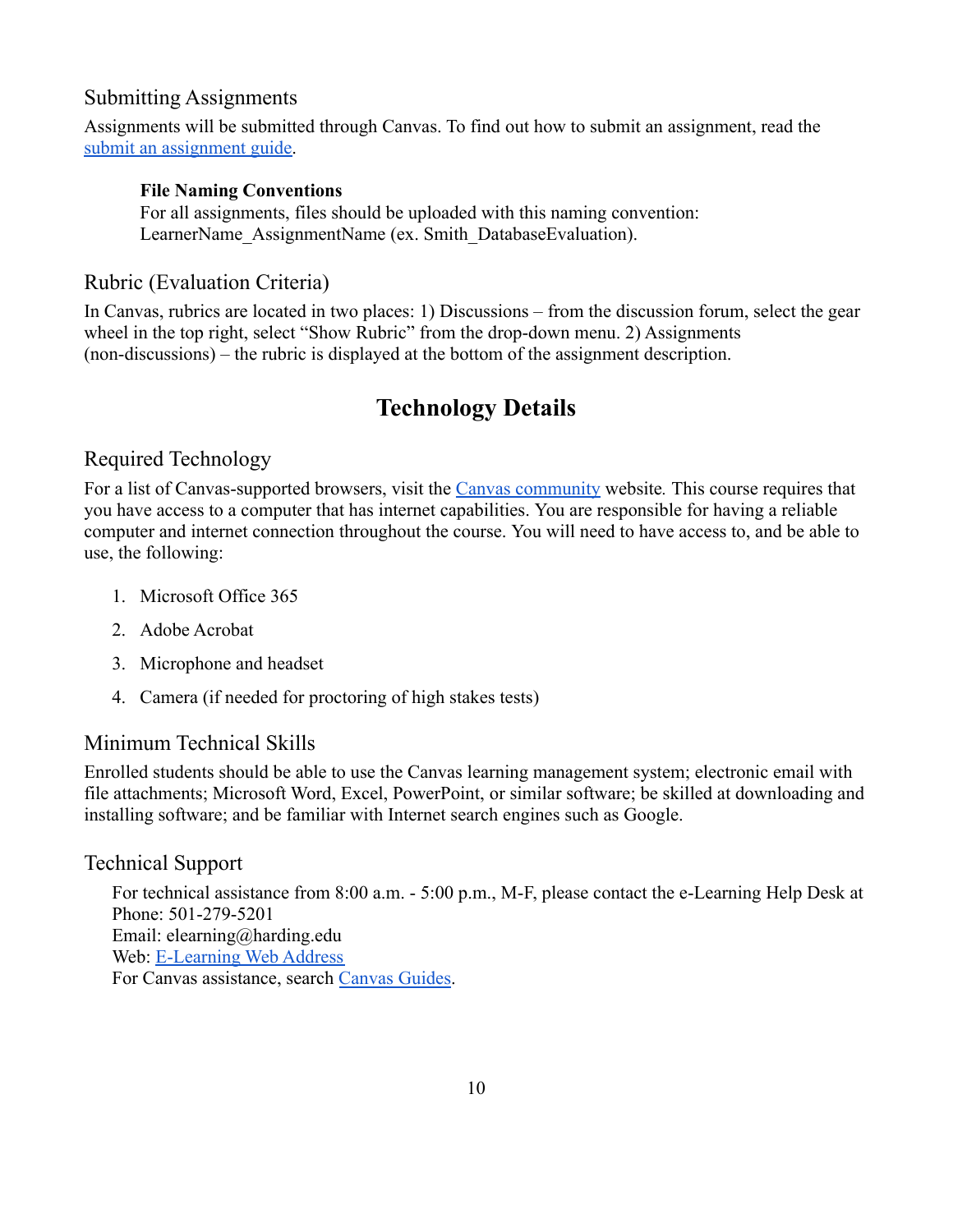## Canvas, Internet, or Technology Outage Policy:

As an online learner, you must be able to manage technical difficulties, as power outages, connection problems, and other technical issues are always a possibility. Technology will sometimes fail; for this reason, it is advisable to complete your assigned work prior to the due date.

If you experience a power outage, Internet service outage, LMS (Canvas), or other technical issues, you are held responsible for completing your assigned work in a timely manner. Harding University is not responsible for the student's access to a working computer or reliable Internet service. An Internet outage or computer issue is not an excuse for late work. A backup plan for reliable Internet service and a working computer is prudent. Should you experience any such issues, communicate with your instructor in a timely manner.

If your instructor experiences a power outage, Internet service outage, LMS (Canvas) or other technical issue that significantly affects the timing of online assignments, grading assignments or significantly interferes with the instructor/student communication channel, adjustments to due dates will be made.

# **Policies, Procedures, & Support Services**

## Drop/Add Dates

Please see Pipeline or contact the Registrar's office (registrar@harding.edu) for the drop/add refund schedule.

## Academic Support Services

Harding offers a wide variety of academic support services. While this list is not all-inclusive, the following links may be useful to students (some services may not be applicable for graduate or professional students):

- [Library](https://library.harding.edu/index)
- [Testing](https://www.harding.edu/testing)
- [Tutoring](https://www.harding.edu/academics/academic-support/arc)
- [Writing Center](https://www.harding.edu/academics/colleges-departments/arts-humanities/english/writing-lab)

## Student Support Services

Harding offers a wide variety of student support services. While this list is not all-inclusive, the following links may be useful to students (some services may not be applicable for graduate or professional students):

- [Advising](https://catalog.harding.edu/preview_program.php?catoid=46&poid=6988&hl=%22advising%22&returnto=search)
- [Registration](https://www.harding.edu/registrar/registration)
- [Financial Aid](https://www.harding.edu/finaid)
- [Student Life](https://www.harding.edu/student-life)
- [Counseling](https://www.harding.edu/academics/academic-support/counseling-center)
- [Career Services](https://www.harding.edu/academics/academic-support/career)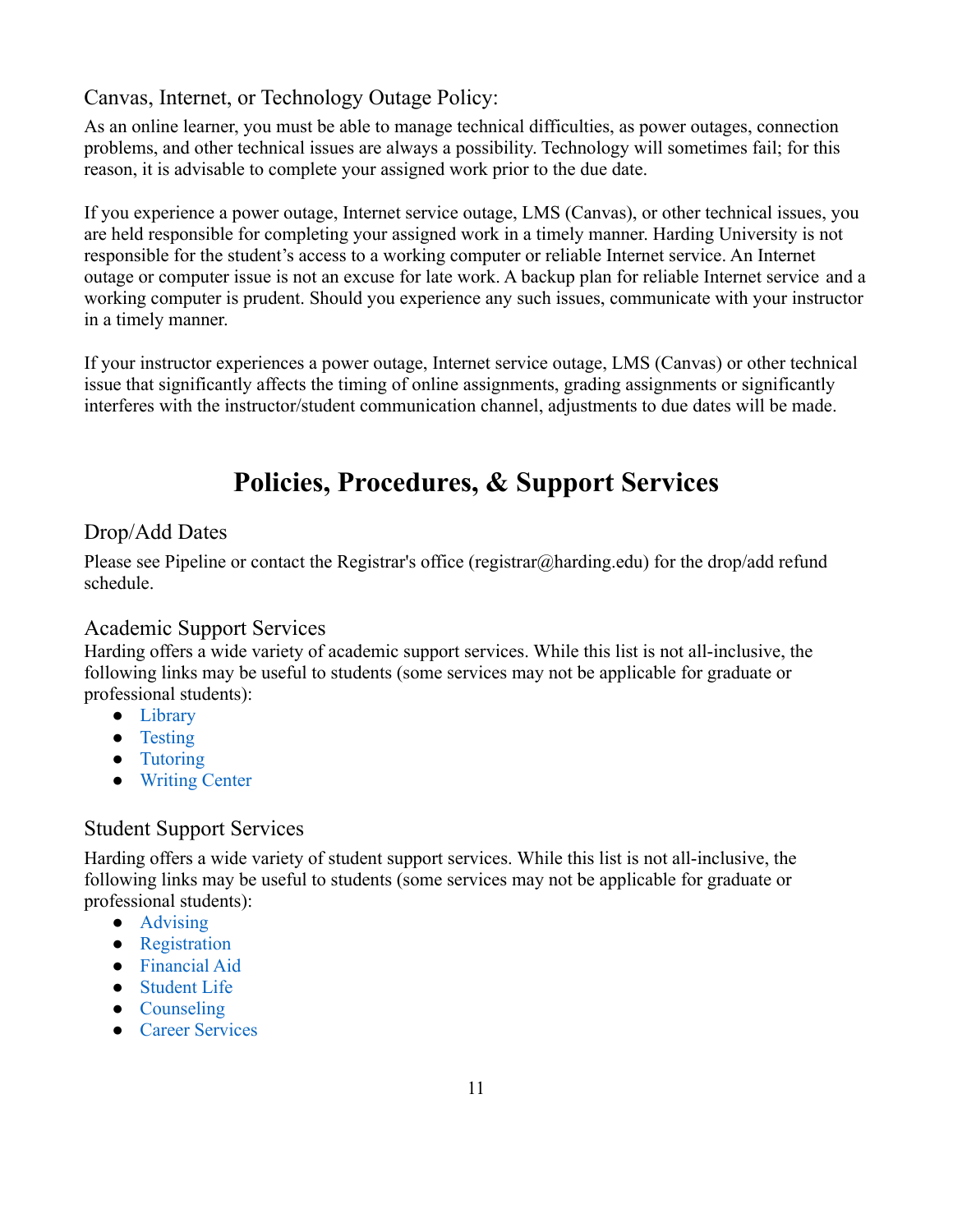#### Students with Disabilities

It is the policy for Harding University to accommodate students with disabilities, pursuant to federal and state law. Therefore, any student with a *documented disability* condition (e.g. physical, learning, or psychological) who needs to arrange reasonable accommodations, must contact the instructor and the Office of Disability Services and Educational Access at the *beginning* of each semester. If the diagnosis of the disability occurs during the academic year, the student must self-identify with the Office of Disability Services and Educational Access *as soon as possible* in order to get academic accommodations in place for the remainder of the semester. The Office of Disability Services and Educational Access is located in Room 226 in the Student Center, telephone, (501) 279-4019.

Since some students in online courses will not have access to the Office of Disability Services and Educational Access located on the Searcy campus, the student must self-identify with the instructor of the course and submit documentation by fax (501-279-5702) or mail (915 E. Market Ave., Box 12268, Searcy, AR 72149-5615) to the Office of Disability Services and Educational Access on the Searcy campus. The necessary forms are available at the Student [Life Disabilities Services Website.](https://www.harding.edu/student-life/disabilityservices) Upon receiving the appropriate documentation approved by ADA guidelines, academic accommodations may be set up by the instructor via a telephone conference with the Director of Disability Services and Educational Access. If you have questions, please contact the Office of Disability Services and Educational Access at DisabilityServices@harding.edu or (501) 279-4019.

Since students on an international campus will not have access to the Office of Disability Services and Educational Access located on Harding University's Searcy campus, the student must self-identify with the International Studies office prior to being accepted for a semester abroad. Reasonable academic accommodations (e.g. extended time on tests, a quiet room/no distractions for testing, etc.) may be made by the faculty on an international campus. However, a doctor's statement will be required for a physical or psychological disability stating that the student is capable of fully participating in the rigorous travel itinerary (group and independent travel) as well as intense academics the semester he/she is abroad.

#### Learning Management System

This course will be facilitated using Canvas, the Learning Management System used by Harding University. Canvas sends an email confirmation to your Harding University email once an assignment is graded or an announcement is posted. Canvas can be accessed using [Harding's Canvas Login.](https://harding.instructure.com/login) For additional information relating to Canvas, including tutorials, and supported web browsers, please visit [Harding's IST Canvas page](https://www.harding.edu/ist/canvas) or [Instructure Canvas Help](https://community.canvaslms.com/docs/DOC-10461-supported-web-browsers) Center.

Click here for [Instructure Canvas Accessibility](https://www.canvaslms.com/accessibility) and [Privacy Policies.](https://www.instructure.com/policies/privacy)

#### Academic Integrity

A key component to online education is the integrity of the students. Harding University and the instructor assume the students will not engage in dishonest activity while taking this course. Copying another person's work and claiming it as your own is cheating and unethical, this includes recycling old papers or rewording online articles. The student must answer all written responses with his or her own words. Quotations from other sources must be documented appropriately and kept at a minimum. Below is the official academic integrity statement from the university: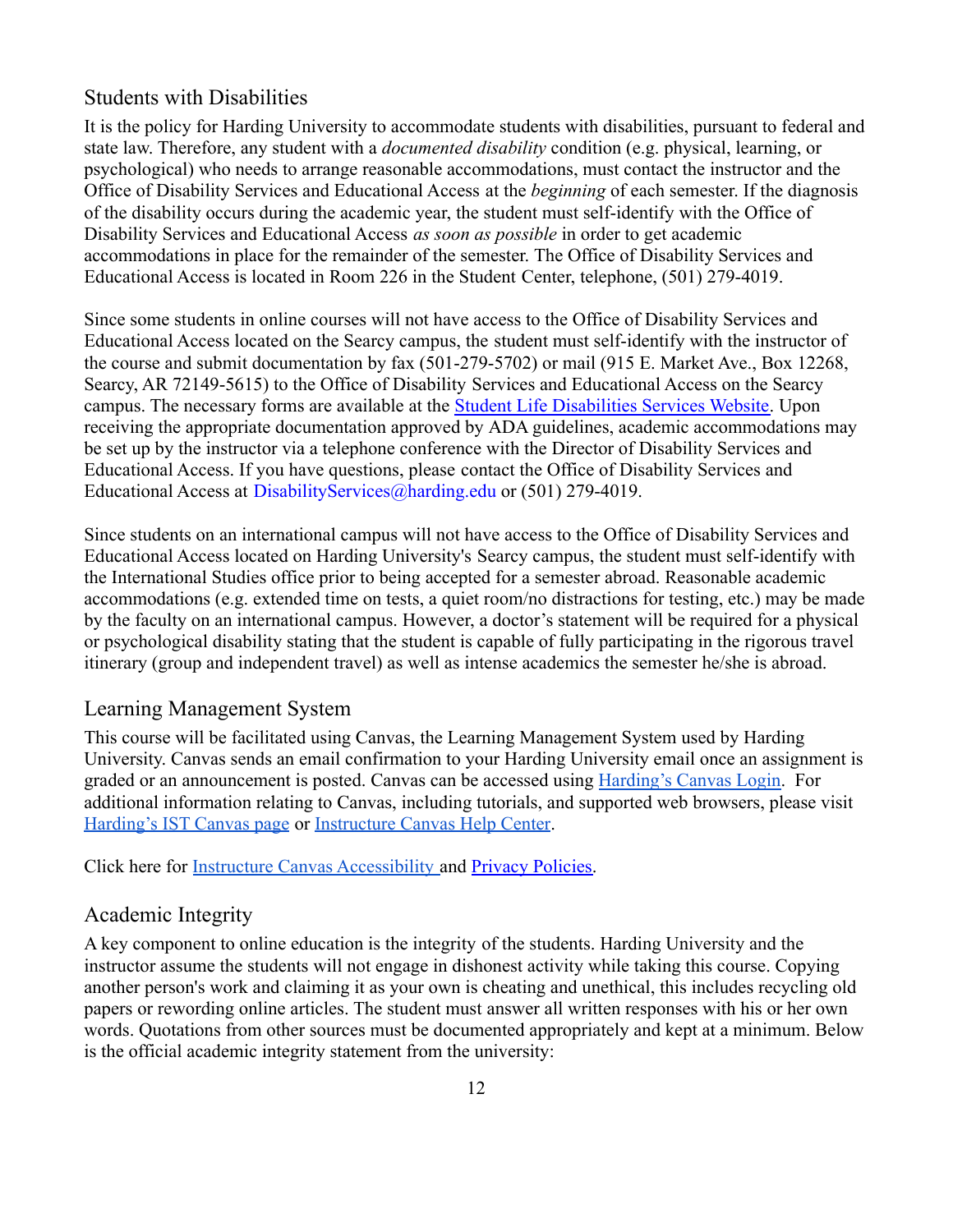Honesty and integrity are characteristics that should describe each one of us as servants of Jesus Christ. As your instructor, I pledge that I will strive for honesty and integrity in how I handle the content of this course and in how I interact with each of you. I ask that you join me in pledging to do the same.

Academic dishonesty will result in penalties up to and including dismissal from the class with a failing grade and will be reported to the Assistant Vice President for Academic Affairs. All instances of dishonesty will be handled according to the procedures delineated in the [Harding](https://catalog.harding.edu/content.php?catoid=46&navoid=3659) [University catalog](https://catalog.harding.edu/content.php?catoid=46&navoid=3659).

In the event that cheating or plagiarism occurs, I will be forced to initiate a misconduct report and implement one of the following sanctions (as per the university catalog):

Class A Sanctions (Course Level)

- 1. Repeating of the assignment or completion of an additional assignment, with possibly less credit awarded in either case.
- 2. Lowering of the grade on the test or assignment, possibly to "F" or zero.
- 3. Lowering of the grade for the course, possibly to "F."
- 4. Immediate removal from the course with either a "W" or an "F" placed on the transcript.

If I discover plagiarism or cheating, the guilty or suspected student will not need to provide me with a defense. I will submit a misconduct report to Academic Affairs and notify the student. Each student has the right to appeal the report with Academic Affairs, but I will not tolerate cheating or plagiarism at all at the course level. Although I will file a report, I will decide which sanction to use based on the severity of the offense.

A good rule of thumb, do not cheat or plagiarize! If you have any questions about what that means, consult the catalog under "Ethical Standards" and "Academic Integrity Policy."

#### Referencing Information

Turabian is the required writing format for online Bible classes. You can find information for using [Turabian](https://www.chicagomanualofstyle.org/turabian/citation-guide.html) on their website.

If a source is questionable, e.g., Wikipedia, other wikis, ask.com, answers.yahoo.com, etc., please contact your professor for clarity and permission before using a source that falls outside the scope of traditional academic standards. It is also important that you show how these references assisted your academic work; so make sure you reference your sources in every assignment you submit, no matter how mundane the assignment may be. Failure to properly and completely cite your sources may constitute plagiarism or cheating, as delineated in the Academic Code of Conduct. Bottom line, remember these two simple rules: 1) give credit where credit is due, and 2) if it isn't your words, ideas or thoughts, it is someone else's and needs to be cited.

[The Harding University Writing Center](https://www.harding.edu/academics/colleges-departments/arts-humanities/english/writing-lab) will help you review your plans for a paper, review a draft, revise a graded paper, or answer your questions about content, organization, style, tone, and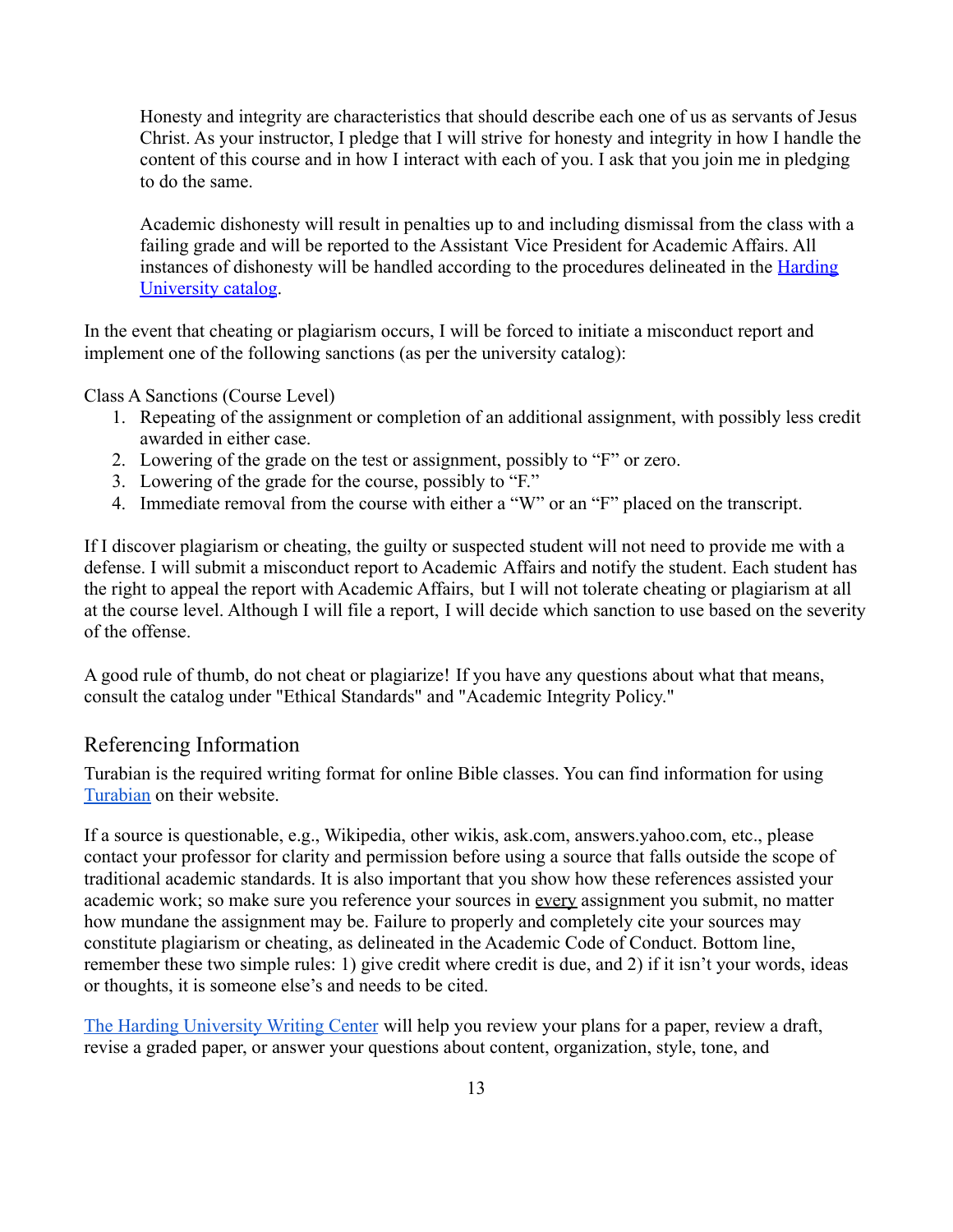documentation. To schedule an appointment with the Writing Center, go to their [Appointment Scheduler](https://harding.mywconline.com/) or you can ask questions via email at [HardingUniversityWritingCenter@gmail.com](mailto:HardingUniversityWritingCenter@gmail.com)**.**

#### Code of Academic Conduct

Students of Harding University are expected to be honorable and to observe standards of academic conduct appropriate to a community of Christian scholars. Harding University expects from its students a higher standard of conduct than the minimum required to avoid discipline. Harding expects its students to conduct themselves as responsible citizens in a Christian community. Enrollment at the university is viewed as a privilege that brings the attendant responsibilities and accountability. In order to encourage Christian living and growth, the University administers a Student Code of Conduct. This code is provided to every student upon enrollment.

Upon registration to the University, students acknowledge and agree to abide by this code. Harding University reserves the right to refuse admission or dismiss students whose lifestyle is not consistent with the Christian principles for which Harding stands; and when the general welfare of the institution requires such action. Students suspended for disciplinary reasons during a semester may receive a grade of "F" in all courses for that semester. Please visit the appropriate Harding University Student Handbook ([undergraduate](https://www.harding.edu/assets/www/student-life/pdf/student_handbook.pdf) or [graduate/professional\)](https://www.harding.edu/assets/www/academics/colleges-departments/graduate-professional/pdf/graduateprofessional_handbook.pdf) for further details.

#### University Assessment Statement

Harding University, since its charter in 1924, has been strongly committed to providing the best resources and environment for the teaching-learning process. The board, administration, faculty, and staff are wholeheartedly committed to full compliance with all Criteria of Accreditation of the Higher Learning Commission as well as standards of many discipline-specific specialty accrediting agencies. The university values continuous, rigorous assessment at every level for its potential to improve student learning and achievement and for its centrality in fulfilling the stated mission of Harding. Thus, a comprehensive assessment program has been developed that includes both the academic units and the administrative and educational support units. Course-specific student learning outcomes contribute to student achievement of program-specific learning outcomes that support student achievement of holistic university learning outcomes. All academic units design annual assessment plans centered on measuring student achievement of program learning outcomes used to sequentially improve teaching and learning processes. Additionally, a holistic assessment of student achievement of university learning outcomes is coordinated by the University Director of Assessment used to spur continuous improvement of teaching and learning.

#### Grievance Procedures

If a student has a grievance, discuss this with the instructor. If that discussion does not suffice, contact Tim Westbrook at the Center for Distance Education in Bible and Ministry (501) 279-5290.

# **Changes to Syllabus Notice**

The instructor reserves the right to modify and update any part of the syllabus where necessary. It is your responsibility to stay up to date with any changes communicated by the professor.